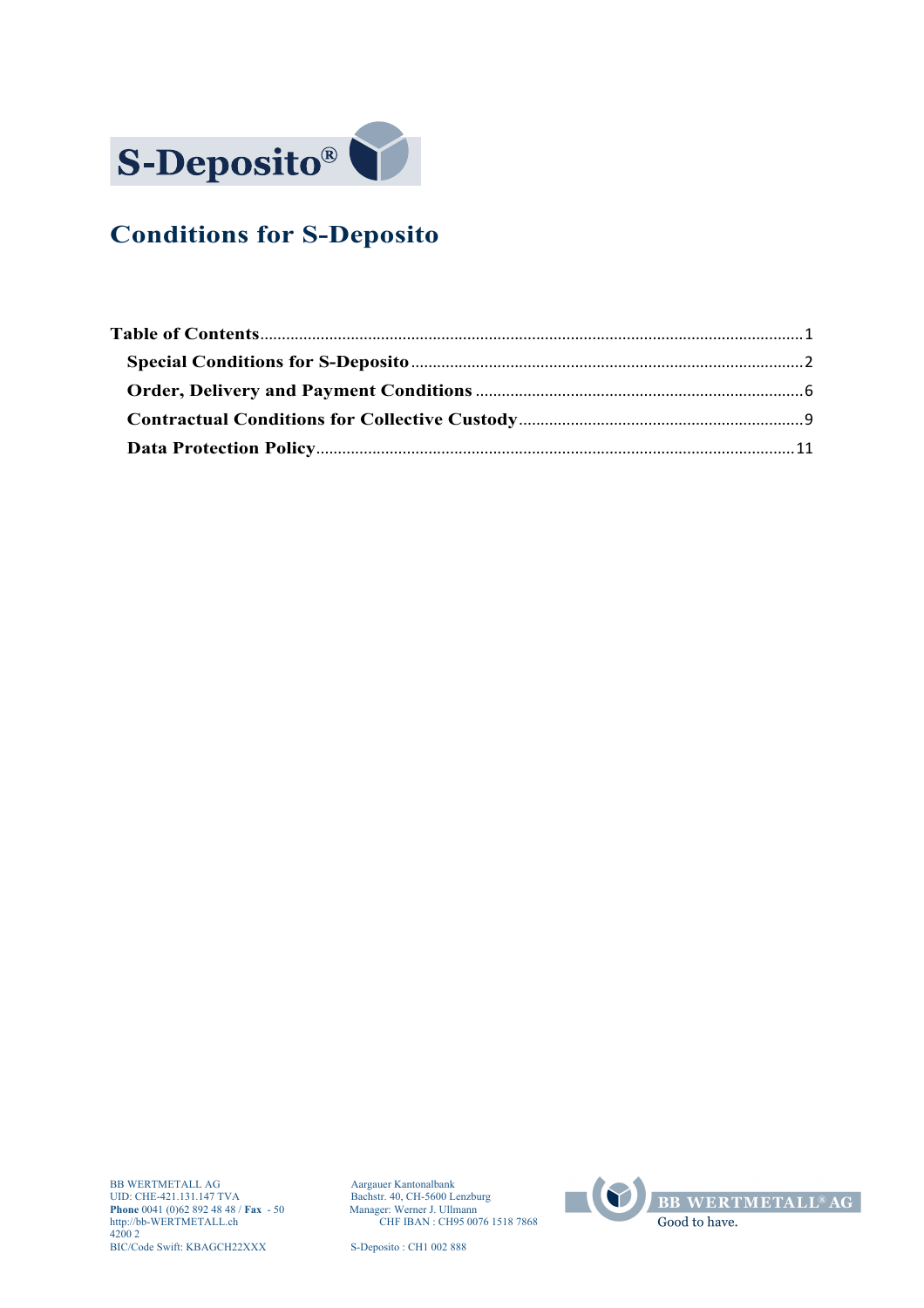# **Special Conditions for S-Deposito**

Status: 10/2020

The following conditions serve to clarify the contractual relationship between S-Deposito customers and BB WERTMETALL AG. These conditions apply as additions to the General Terms and Conditions (GTC), the Data Protection Policy, the Order, Delivery and Payment Conditions, and the Contractual Conditions for Collective Custody.

# **1. Deposit Details**

**1.1** BB WERTMETALL AG will set up a deposit called "S-Deposito" for the applicant(s) in the form of a collective custody account in a Swiss customs-free warehouses.

**1.2** In S-Deposito accounts only physical fine silver in the form of silver granules of at least 999.5 purity grade is traded. The silver is from manufacturers certified and approved by the London Bullion Market Association (LBMA) for the Good Delivery Standard.

**1.3** Customers can use the S-Deposito portal to receive the deposit statement for their custody account, including a detailed statement of purchases in the previous six months on a biannual basis, up to 01.07 and 31.12. The deposit statement and statement of purchases are considered to be accepted by customers if no objections are raised in writing within 4 weeks after delivery.

**1.4** Collectively held silver granules are co-owned by the customers. In the event of BB WERTMETALL AG insolvency, the silver will be separated out in favor of the customers so that it will not be considered to be part of the bankruptcy estate.

#### **2. Transaction Details**

**2.1** Depending on the market situation and as far as possible, each working day is a trading day. On legal holidays in Switzerland and Germany as well as during the annual company holiday from December 24th to January 1st of the following year, no trading takes place.

**2.2** For a purchase to be executed on one of the trading days, the payment must be received at BB WERTMETALL AG by 12.00 noon on that trading day.

**2.3** For a sale to be executed on one of the trading days, the sales order must be received at BB WERTMETALL AG by 12.00 noon on that trading day. The transfer of funds to the customer's bank account takes place within ten (10) banking days after the trading day.

**2.4** For all withdrawal plans, as an exception to 2.3., a sale is carried out on the first trading day of the month. Withdrawal plans at BB WERTMETALL AG must be agreed in the previous month. The financial transfer to the customer's bank account takes place by the 15th of each month.

**2.5** For a transaction to be executed between different S-Deposito accounts, the transaction file must be received by 12.00 noon on that trading day at BB WERTMETALL AG. Debits and credits are registered on the same trading day.

# **3. Billing, Prices and Fees**

**3.1** All purchase prices are exclusive of VAT, since the traded goods are held in a duty-free warehouse and are therefore VAT exempt.

**3.2**. The purchase of silver granules takes place in 20-25kg bags at the wholesale price.

**3.3** The wholesale price fluctuates intraday and is significantly dependent on the London Fixing price for silver, the silver spot price and the  $\frac{E}{E}$ ,  $\frac{E}{C}$ ,  $\frac{E}{C}$  and  $\frac{E}{E}$  exchange rates.

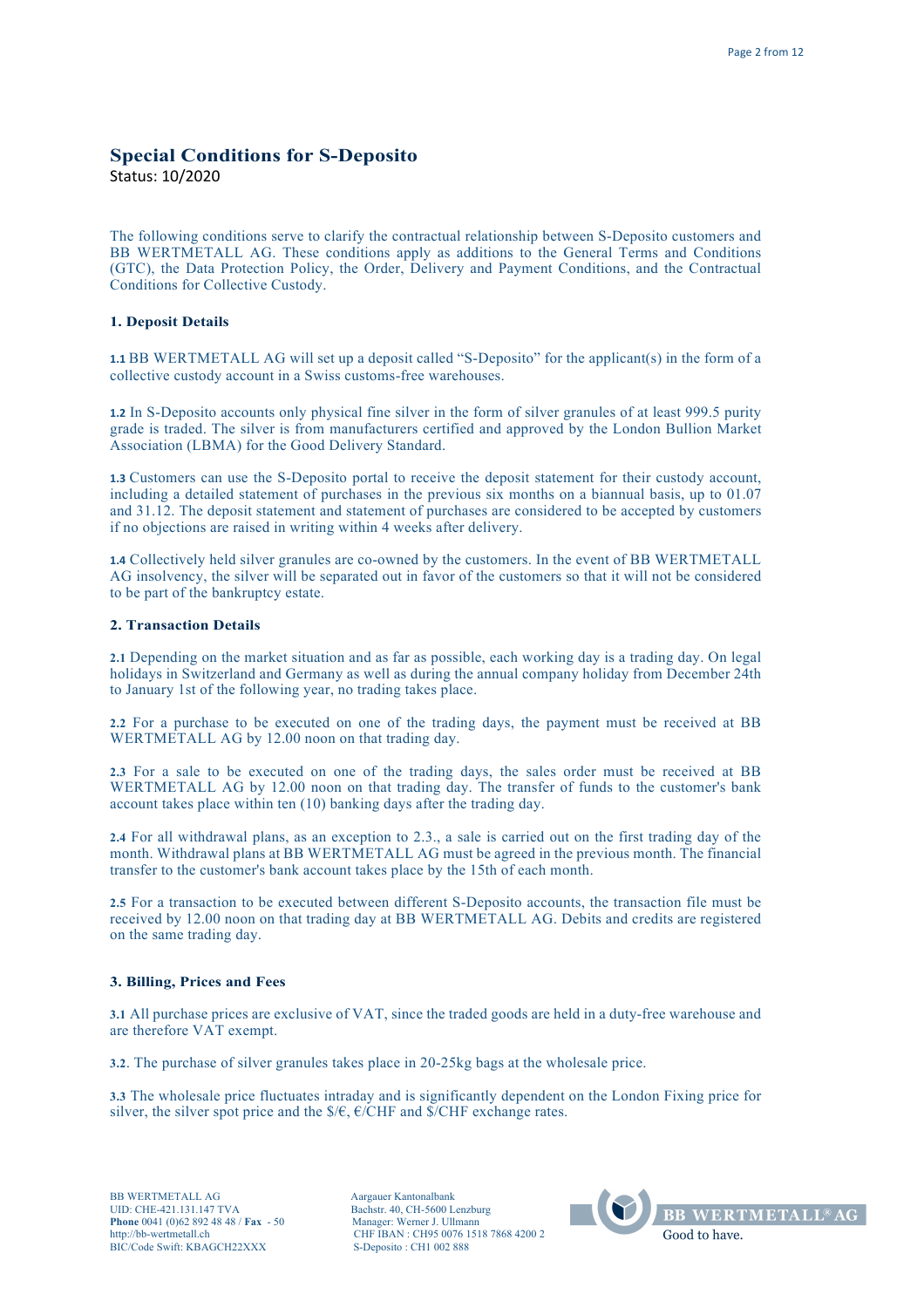**3.4** The selling price to the buyer includes a surcharge on the wholesale price to cover administration, transport and storage in the duty-free warehouse. It is possible that changes in the surcharge may be necessary in the future. If so, these will be communicated to the buyer in advance.

**3.5** BB WERTMETALL AG receives a commission in the amount of 5.0% of the agreed target investment sum (at least 1,000 OZ - called 1 talent), with which, in particular, the brokerage of this contract will be compensated. This fee will be paid together with the first lump sum payment. If the target investment amount is reached through co-payments, the buyer will be contacted and may agree to another target investment of at least 500 OZ. (called ½ talent) with a corresponding commission in the amount of 5.0%.

**3.6** The deposit fee is subject to Value Added Tax (VAT) for persons in Switzerland, if and to the extent this is legally required. The semiannual deposit fee will be 2 OZ. Silver, assessed on June 30th and December 31st, calculated in advance of the following 6 months and collected by deduction from the deposit. Billing for the custody fees is in CHF or EUR calculated at the then current selling price of the silver in the S-Deposito on the reference dates June 30th and December 31st.

**3.7** With the opening of a deposit, custodian fees from the next calendar month proportionally analogous to 3.6. are calculated and collected. The reference date for the silver sales price is the last day of the month in which the deposit opening takes place.

**3.8** The custody cost amounts to 0.5% per half year of the silver holdings in each S-Deposito account. The size of the custody account is calculated as the average of the custody account holdings on the first trading day of each month during the previous six months. The calculation of the custody cost takes place on June 30th and December 31st retroactively for the previous six months. The billing for these custody costs is in CHF or EUR and is calculated at the then current selling price of the silver in the S-Deposito on the reference dates June 30th and December 31st. The custody costs are subject to Value Added Tax (VAT) for persons in Switzerland, if and to the extent this is incurred.

**3.9** When opening a deposit account, the custody costs for the 1st half of the year will be calculated proportionately according to paragraph 3.8 and collected.

#### **4. Contract Duration, Amendment and Termination**

**4.1** The contract begins with the lump sum payment date stipulated by the buyer.

**4.2** The minimum contract period is 12 months.

**4.3** After the minimum contract period, the buyer may declare a suspension or reduction (minimum 250 CHF / 200  $\epsilon$ ) of the installment payments by written notice on the 2nd month following each month.

**4.4** After the minimum contract period, the contract may be terminated after a minimum notice period of 3 months prior to June 30th and December 31st.

**4.5** If the target investment sum has been reached, the contract may be increased according to 3.5. Unless the customer stipulates otherwise, the contract will be maintained with the deposit at the originally agreed upon size and without additional payments.

**4.6** BB WERTMETAL AG waives its normal right of termination.

**4.7** On an extraordinary basis, BB WERTMETALL AG may terminate the contract for cause or declare suspension of supplementary payments, for example in the event of non-payment despite reminder or due to a shortage of raw materials which permanently or temporarily prevents their purchase.

**4.8** Upon termination of the contract, the customer may take physical possession of his share of silver granulate according to his proportionate share of the total co-owned stock. Physical acquisition is only possible in units of 25 kilograms. For smaller quantities or amounts exceeding 25 kilograms, BB WERTMETALL AG may be commissioned to sell the granulate and to transfer the proceeds in CHF or EUR or other desired currency. The costs for the physical acquisition, in particular customs, transport and handling costs of the duty-free warehouse, the VAT, and a processing fee of 100 CHF / 100  $\epsilon$  will be borne by the customer.

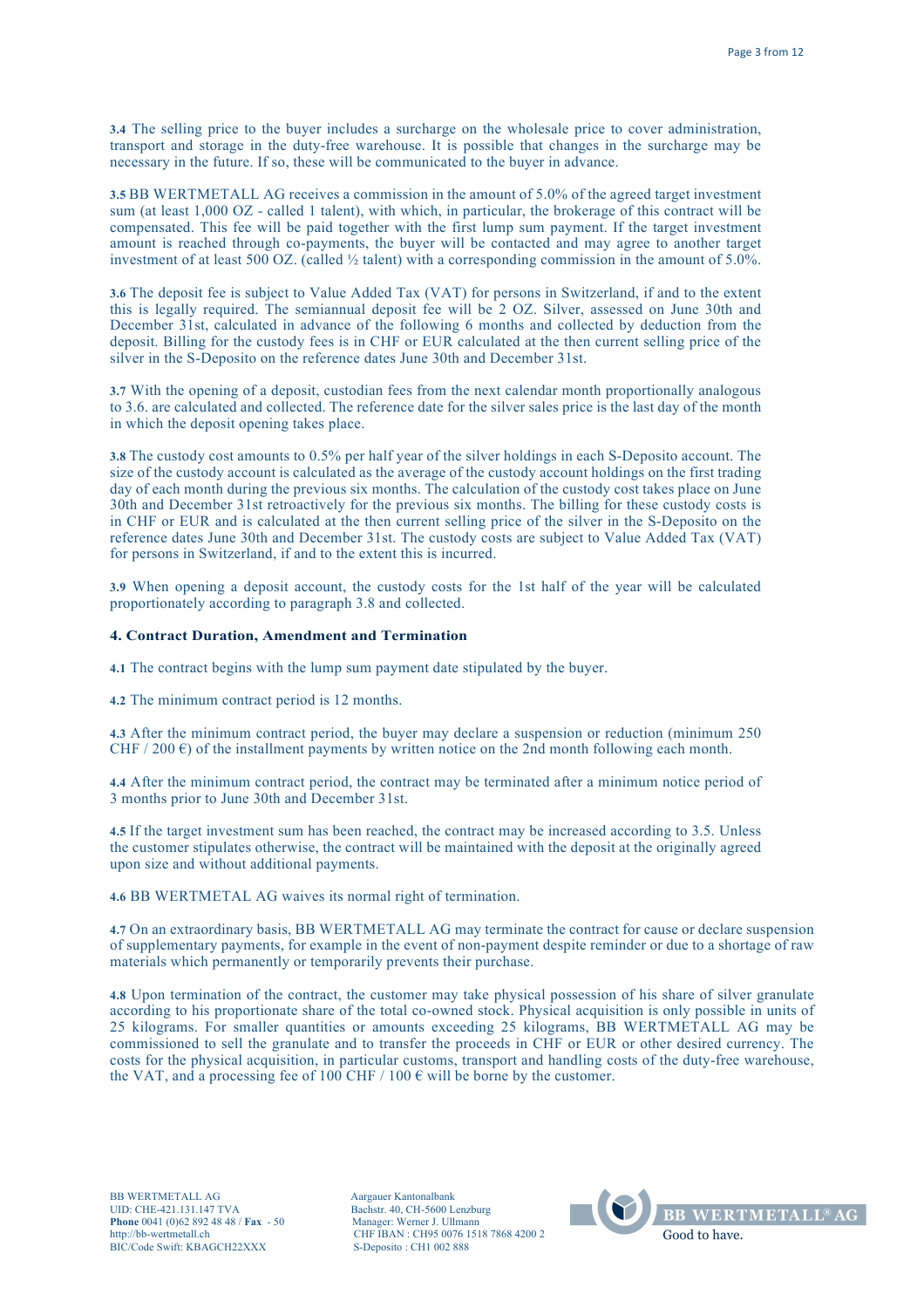# **General Terms and Conditions (GTC)**

Status: 06/2018

The following conditions serve to unambiguously regulate the mutual relations between customers and BB WERTMETALL AG.

# **1. Right of Disposition**

The signature rules of BB WERTMETALL AG provided by written notification shall apply exclusively with regard to itself until a written revocation is issued, regardless of entries to the contrary in the Commercial Register and other publications.

# **2. Customer Complaints**

Complaints by the customer due to execution or non-execution of orders of any kind or objections to statements of account or other statements shall be made immediately upon receipt of the relevant notification, or no later than 10 days, otherwise the execution or non-execution and the corresponding statements shall apply; statements of accounts, statements, advertisements, notifications, etc., are then considered to be automatically approved. The customer shall bear the damage resulting from the non-recognition of authentication defects and forgeries, except if BB WERTMETALL AG is guilty of gross negligence.

If the expected charges are not filed, the grievance must be submitted as soon as the complaint should have been filed by the customer in the normal course of business and timetable of ordinary mail. In the case of a delayed complaint, the customer bears any resulting damage.

### **3. Notifications from BB WERTMETALL AG**

Notices from BB WERTMETALL AG shall be deemed to have been made if they have been sent to the last postal or email address provided by the customer. The customer hereby agrees to the transmission of information to his e-mail address in lieu of his postal address. The date of shipment is presumed to be the date of the copies / shipping lists held by BB WERTMETALL AG.

# **4. Verification and Authentication of Signatures**

The customer shall bear the damage resulting from a failure to recognize authentication defects and forgeries, unless BB WERTMETALL AG is guilty of gross negligence.

# **5. Insufficient Capacity to Act**

The customer shall bear any damage resulting from his own or a third party's lack of ability to act, unless this has been published with respect to his person in the Official Gazette of the Canton of Aargau and when concerning third parties, communicated in writing to BB WERTMETALL AG.

#### **6. Transmission Error**

The customer bears the damage arising from the use of mail, fax, telephone, Internet, or e-mail, specifically any loss, delay, misunderstanding, mutilation or duplicate copies, unless BB WERTMETALL AG is guilty of gross negligence.

#### **7. Unsatisfactory Order Fulfillment**

If damage occurs as a result of non-execution or defective execution of orders, then BB WERTMETALL AG shall be liable only for the loss of interest, unless it has been informed in a specific case of the impending danger of further damage.

# **8. Collective Deposit**

BB WERTMETALL AG accepts your traded precious metal goods for collective storage. Further stipulations are governed by the contractual conditions and price list for collective storage. If the deposit owner receives goods back from the collective custody, he must report any complaints immediately. The acknowledgment of receipt exempts BB WERTMETALL AG from all liability.

#### **9. Data Protection**

With regard to data protection, the separate Data Protection Policy of BB WERTMETALL applies.

#### **10. Outsourcing of Business Services**

BB WERTMETALL AG reserves the right to arrange for third-party services to be procured as part of the outsourcing of business operations, in particular in the area of IT, logistics and the safekeeping of assets.

BB WERTMETALL AG Aargauer Kantonalbank UID: CHE-421.131.147 TVA Bachstr. 40, CH-5600 Lenzburg<br> **Phone** 0041 (0)62 892 48 48 / **Fax** - 50 Manager: Werner J. Ullmann **Phone** 0041 (0)62 892 48 48 / **Fax** - 50 http://bb-wertmetall.ch BIC/Code Swift: KBAGCH22XXX

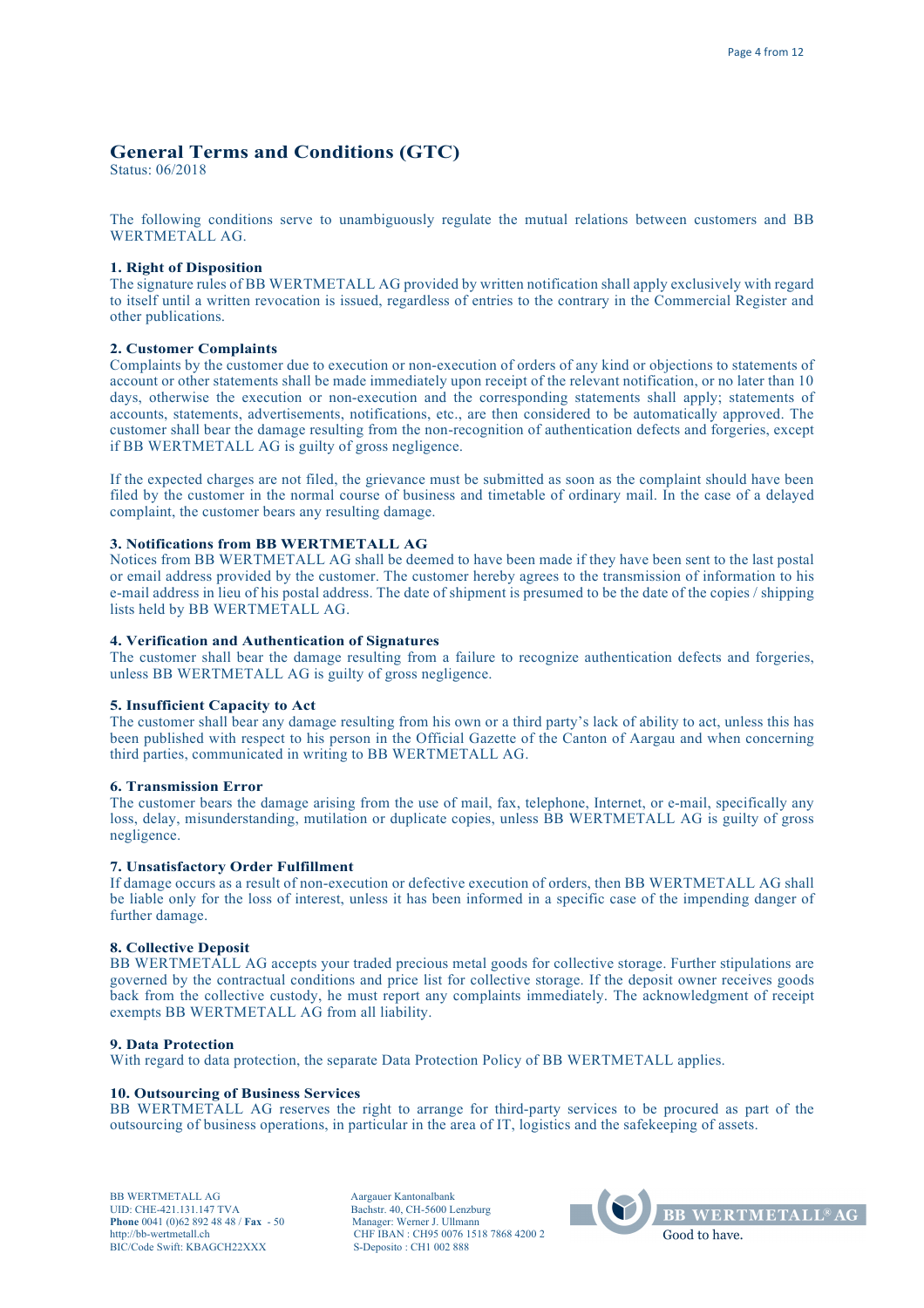# **11. Termination of Business Relations**

BB WERTMETALL AG may cancel existing business relationships with immediate effect, whereby any claims are immediately due for repayment. Written agreements to the contrary are excepted.

# **12. Equivalence of Saturdays with Public Holidays**

In all business dealings with BB WERTMETALL AG, Saturdays are treated the same as a state-recognized holiday.

#### **13. Reservation of Special Provisions**

For special types of business, special terms and conditions issued by BB WERTMETALL AG in addition to these general terms and conditions apply, for example, the conditions of sale and purchase as well as the contractual conditions for collective custody.

Special agreements between BB WERTMETALL AG and the customer remain reserved.

# **14. Changes to Basic Documents**

BB WERTMETALL AG reserves the right to change its basic documents at any time. These are communicated to the customer via newsletter or other suitable means, e.g. announced by publication on the website, and are considered as approved if no objection is raised within a one-month period.

## **15. Final Provisions**

Should individual provisions of these General Terms and Conditions or of the Special Conditions be or become ineffective, the remaining content and its effectiveness shall remain unaffected. The contracting parties will then replace the ineffective provision with an effective provision which comes as close as possible to the intended economic purpose of the invalid provision. The same applies to any regulatory gaps. In case of discrepancies in other languages, the original text of all provisions in German applies.

#### **16. Applicable Law**

All legal relationships between the customer and BB WERTMETALL AG are governed by Swiss law, to the exclusion of the conflict of laws and the Vienna Sales Convention (United Nations Convention on Contracts for the International Sale of Goods), insofar as far as applicable.

#### **17. Place of Fulfillment and Jurisdiction**

The place of jurisdiction is governed by mandatory statutory provisions. Insofar as these are not used, the exclusive place of jurisdiction for all proceedings is Lenzburg, Switzerland, which is also the place of performance and the place of debt collection for customers without domicile or without domicile in Switzerland. Nevertheless, BB WERTMETALL AG also has the right to sue the customer at the competent court or at the competent authority of the customer's domicile, or seat, or at any other competent court.

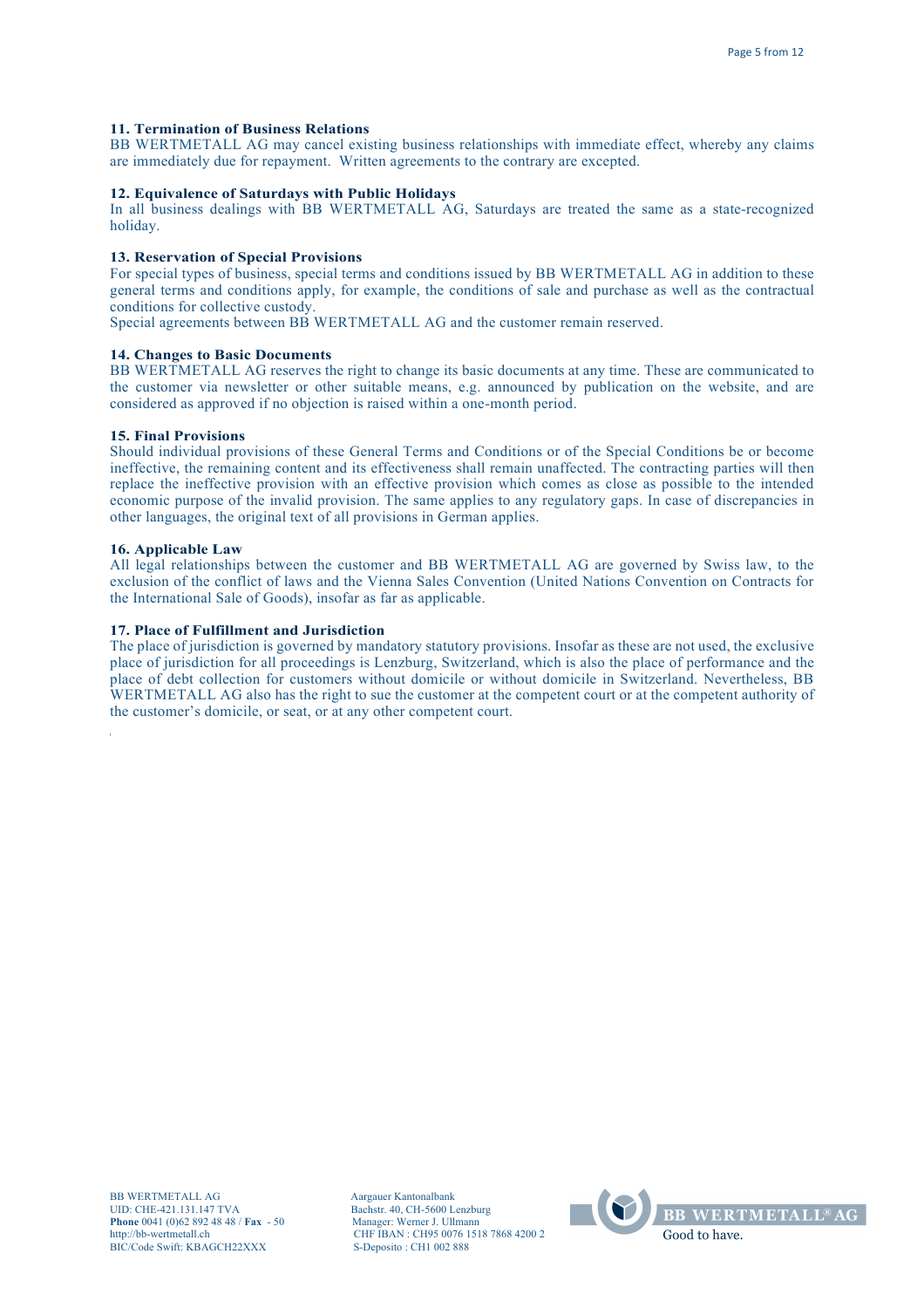# **Order, Delivery and Payment Conditions**

Status: 10/2020

BB WERTMETALL AG offers its customers the opportunity to buy and sell precious metals in the form of bars and medallions.

# **1. Scope**

The order, delivery and payment conditions apply to the sales, purchases and brokerage offers of BB WERTMETALL AG. If there are special contractual agreements, they are applied in addition to these terms. The General Terms and Conditions (GTC) and the Privacy Policy (Data Protection) are also valid together with these provisions.

# **2. Contract Formation and Business Hours**

The sales and purchase offers of BB WERTMETALL AG are non-binding and subject to confirmation. The customer (buyer / seller) buys / sells by telephone or in text form (letter, fax, e-mail). A contract is formed only through the sending of a written declaration of acceptance (order confirmation) by BB WERTMETALL AG to the customer. The declaration of acceptance can be made by telephone or in text form (letter, fax, email).

As a financial intermediary within the meaning of the Anti-Money Laundering Act (AMLA), BB WERTMETAL AG is subject to its relevant provisions. Accordingly, in single or multiple transactions which individually or jointly reach the amount of CHF 15'000 or EUR 15'000 the customer must identify himself by means of a recognized identification document in the original or via a certified copy and supply a written declaration regarding the financial legitimacy of the funds. In the case of purchase of goods by BB WERTMETALL AG, customer identification is required regardless of the transaction amount.

A purchase request (order) comes into effect only through the acceptance of the purchase request and its contents by BB WERTMETALL AG (via order confirmation or delivery of the invoice). Between the receipt and processing of the purchase request at BB WERTMETALL AG, a time delay of 24 hours during business days is allowed. Business days for buying and selling precious metals in the form of bars and medallions are Monday to Friday from 9:00 am to 3:00 pm, except public holidays in Switzerland and Germany, as well as company holiday periods from December 24th to January 1st of the following year. The articles due are determined according to their category, i.e. if a specific article is no longer available, an article of equivalent quality and price will be delivered.

An offer to sell gold products to BB WERTMETALL AG is established only through the declaration of acceptance of the sales proposal and its contents (via order confirmation or delivery of the credit note) by BB WERTMETALL AG. Between the receipt and processing of the purchase request at BB WERTMETALL AG, a time delay of 24 hours during business days is allowed. Business days for buying and selling precious metals in the form of bars and medallions are Monday to Friday from 9:00 am to 3:00 pm, except public holidays in Switzerland and Germany, as well as company holiday periods from December 24th to January 1st of the following year.

An offer to sell silver products to BB WERTMETALL AG is established only through the declaration of acceptance of the sales proposal and its contents (as per order confirmation or delivery of the credit note) by BB WERTMETALL AG. An offer to sell silver products to BB WERTMETALL AG can also be made through mediation by third parties. In that case, a greater time delay until implementation is allowed.

In the event of force majeure, such as government restrictions, lockdowns (Covid-19), border closures, etc., the sale will only take place after the options have been clarified, but as quickly as possible. Accordingly, the price can only be fixed afterwards.

#### **3. Prices**

**a)** Sale: The prices valid at the time of the conclusion of the contract for sales transactions in CHF or EUR, including the respectively applicable value added tax, shall be deemed to be agreed, unless a different arrangement was explicitly agreed.

**b)** Purchase / brokerage: The prices valid at the time when the contract for purchase / brokerage transactions in CHF or EUR was concluded shall be deemed to have been agreed unless a different arrangement was explicitly agreed.

The shipping and packaging costs including insurance, taxes, duties, fees, customs duties, etc. are charged to the customer at the time of purchase and sale or brokerage.

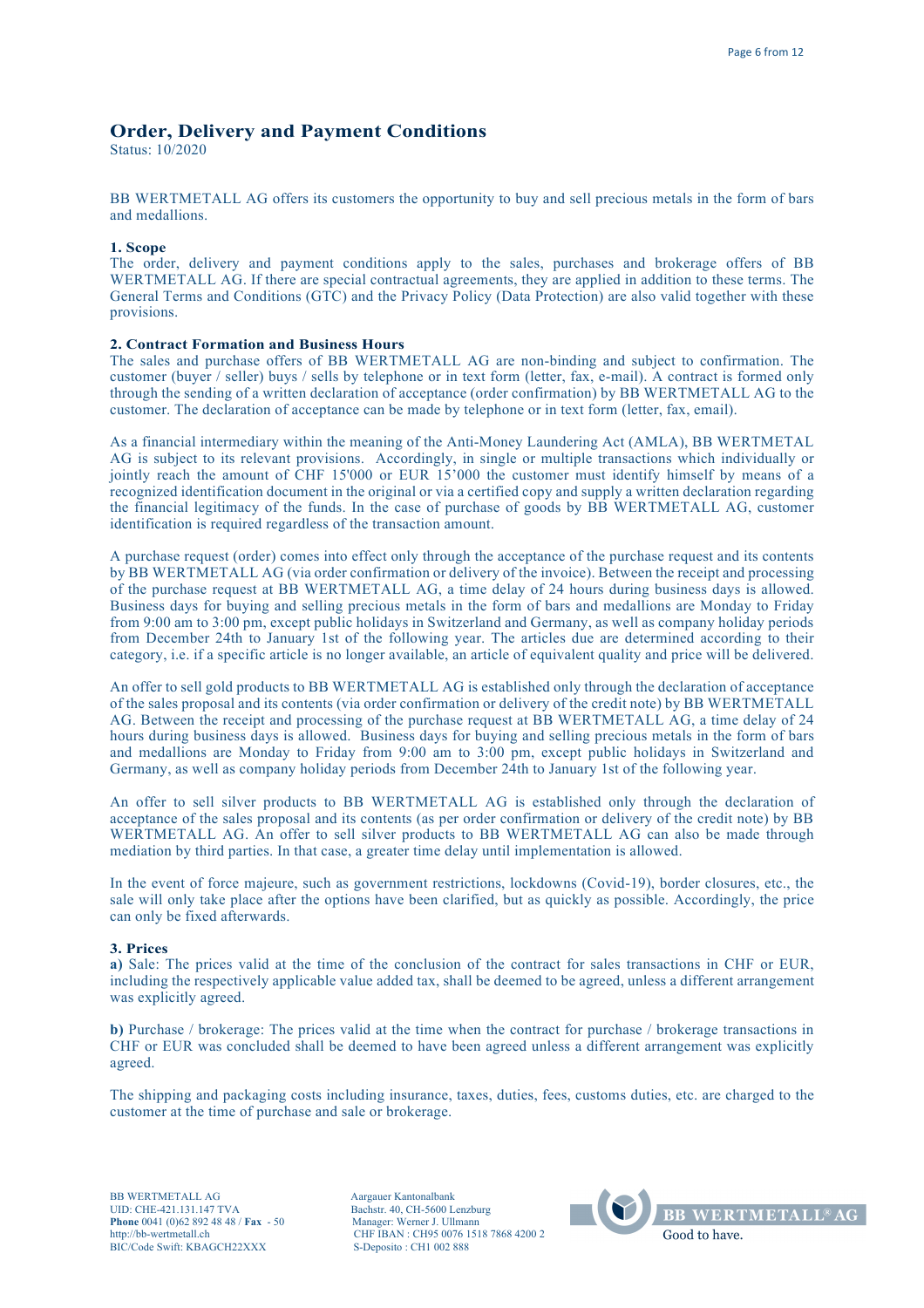## **4. Terms of Payment, Arrears, Counterclaims**

The invoice amount is due and payable immediately, without deductions, upon receipt of the written declaration of acceptance (order confirmation) or upon receipt of the invoice by the customer.

Payments may be made in cash or by bank transfer. Payments by credit card or check will not be accepted. Payments shall only be deemed to have been made when BB WERTMETALL AG has full disposition of the amount, loss-free, in their bank account, and in case of direct debit if the amount was collected in full and no return debit was received. If the customer does not pay within three (3) business days from the due date, he will be in default without a reminder. BB WERTMETALL AG is then entitled to withdraw from the contract, even if the goods have already been delivered. The customer shall reimburse BB WERTMETALL AG for the damage resulting therefrom (difference between the contract price and the purchase price at the time of fulfillment plus expenses incurred as well as reminder and cancellation fees).

If non-compliance with delivery times is due to force majeure, e.g. mobilization of troops, war, rebellion, force of nature or similar events, e.g. strike or lockout, government restrictions, lockdowns (Covid-19), border closures, etc., the deadlines are extended appropriately. Late delivery by BB WERTMETALL AG only occurs if no delivery has taken place on the agreed delivery date and a written reminder has elapsed without result for more than four (4) weeks. If delivery deadlines cannot be met due to bottlenecks on the international raw materials markets, the aforementioned period extends to twelve (12) weeks. In delays of this kind, BB WERTMETALL AG will inform the customer appropriately.

The delay in delivery does not affect the prices agreed with the customer. These remain valid as agreed.

For purchase transactions, the purchase price is due upon receipt and positive inspection of the goods, in particular regarding their authenticity and reusable condition. BB WERTMETALL AG will transfer the purchase price to the account specified by the customer within ten (10) working days of completion of the test. Silver products "Haggai" and "Good Shepherd" are only repurchased at the time and to the extent that new purchase orders are received. In the case of purchase transactions, insofar as the result of the examination for authenticity and reusable condition is negative, BB WERTMETALL AG is entitled to withdraw from the contract or to offer a new purchase price. In this case, the goods will be sent back to the customer and the shipping costs will be charged to the customer.

All charges by the customer against claims by BB WERTMETALL AG are excluded.

If BB WERTMETALL AG is aware of circumstances of any kind that call into question the creditworthiness of the customer, then BB WERTMETALL AG is entitled to call for payment of the entire remaining debt and to withhold goods that have not yet been delivered or demand immediate payment, if another payment method was agreed.

#### **5. Delivery and Transfer of Title and Risk**

Delivery dates communicated in the order confirmation are non-binding benchmarks. For delivery dates to be binding they must be agreed separately in writing. BB WERTMETALL AG is entitled to carry out partial deliveries and partial services at any time.

BB WERTMETALL AG delivers only after receipt of payment from the customer (prepayment); even if a delivery date has been agreed. Ownership of the purchased goods is transferred to the customer immediately after payment by the customer, regardless of where the goods are at that time.

Risk passes to the customer when the item is delivered to him. If the customer refuses acceptance, the goods are deemed to have been handed over at the time of the refusal. If the shipment is delayed longer than 14 days at the request of the customer, the benefit and risk are transferred to the customer upon notification of readiness for shipment.

Delivery may be completed by BB WERTMETALL AG placing the goods in bulk storage for the buyer. In this case the handover is accomplished when BB WERTMETAL AG deposits the buyer's goods in collective custody in the customer's name at a bonded warehouse with the accounting transfer duly completed. The contractual conditions and price list for collective storage apply.

Delivery may be accomplished via the post office or a security transit company. The customer must be present at the delivery address all day on the day of delivery when an exact delivery time has not been agreed for security reasons. The same applies analogously when picking up purchased goods.

In the event of force majeure, such as government restrictions, lockdowns (Covid-19), border closures, etc., the delivery will take place as quickly as possible in the interest of the customer.

BB WERTMETALL AG Aargauer Kantonalbank UID: CHE-421.131.147 TVA<br> **Bachstr. 40, CH-5600 Lenzburg**<br> **Phone** 0041 (0)62 892 48 48 / **Fax** - 50 Manager: Werner J. Ullmann **Phone** 0041 (0)62 892 48 48 / **Fax** - 50 http://bb-wertmetall.ch BIC/Code Swift: KBAGCH22XXX

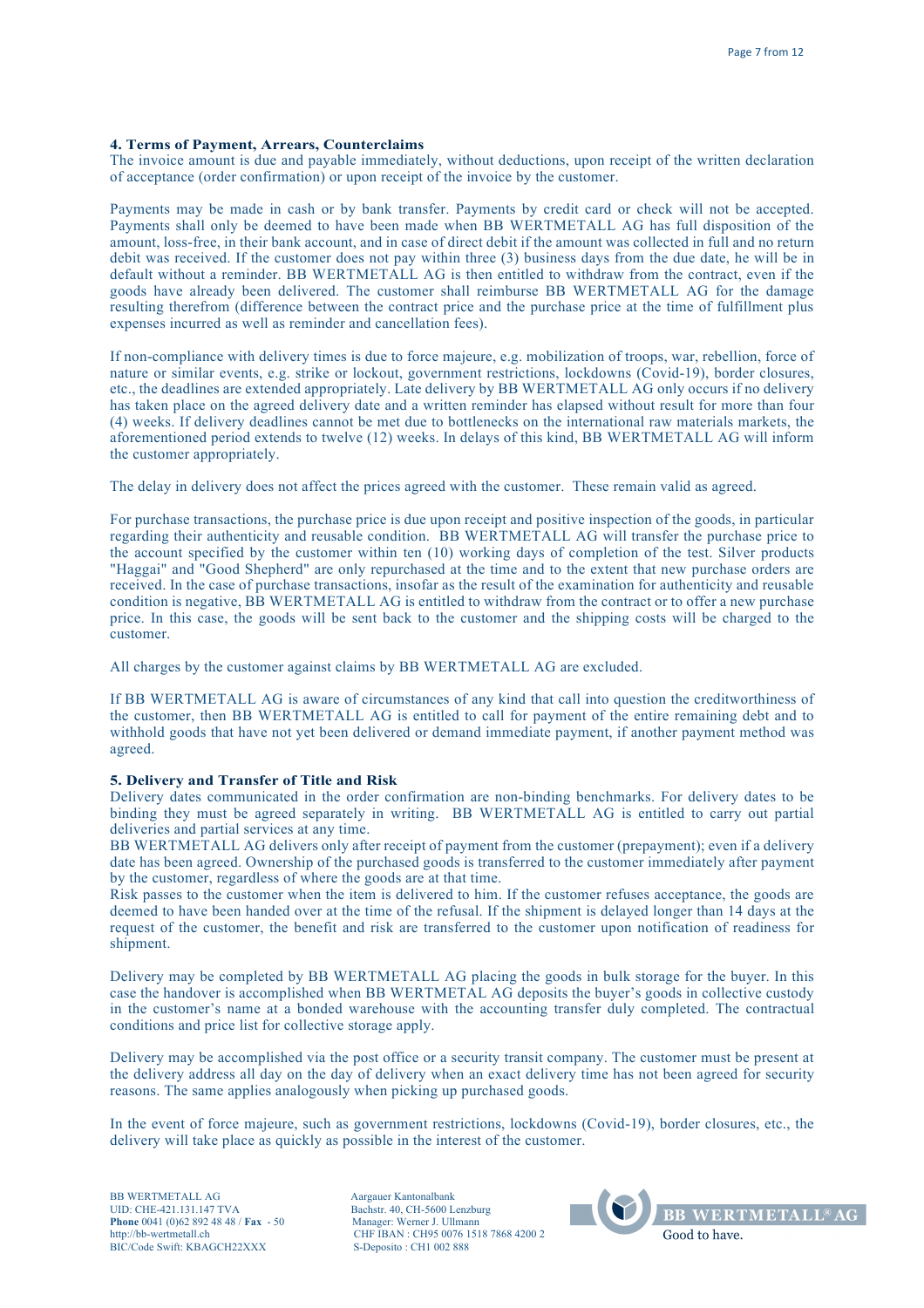The place of performance for purchased goods is the place of business of BB WERTMETALL AG current at the time of transaction, or that of third parties commissioned by BB WERTMETALL AG. If available, papers pertaining to the goods are also to be transferred. The customer undertakes, insofar as BB WERTMETALL AG does not collect the goods, to ship the goods with adequate insurance. The shipment must be made in such a way that BB WERTMETALL AG is required to certify receipt of the goods sent. The sender bears the burden of proof for the receipt of the shipment. The place of performance has no effect on execution of the secure shipment of goods.

### **6. Special features of the contractual relationship**

The customer and BB WERTMETALL AG agree that BB WERTMETALL AG as well as intermediary business partners do not undertake asset management on behalf of, in the name of, or for the account of the customer.

Buying or selling precious metals is a commercial transaction. No performance promises are made regarding future price development.

#### **7. Warranty**

If the defect existed at the time when the item was delivered, and the product was only determined by type, the customer is entitled to delivery of a replacement if this is still possible. If a replacement delivery is not possible, the defective goods may be returned for reimbursement of the purchase price. Consequential damages will not be reimbursed.

The customer bears the burden of proof of defect at the time of risk transfer, for the material defect itself, the time of discovery of the defect, and the timeliness of the complaint.

Warranty claims arising from material defects become unenforceable one year after the goods are delivered.

Obvious defects must be reported in writing within a period of three (3) days from receipt of the delivery from BB WERTMETALL AG, and other defects must be reported immediately upon discovery. Otherwise, these are considered approved.

Material descriptions made by employees or brokers, among others, in the context of preliminary discussions and disclosures, are neither guarantees nor warranties of quality regarding products associated with BB WERTMETALL AG.

### **8. Retention of Title**

Delivered goods remain the property of BB WERTMETALL AG until full payment of the purchase price as well as all existing claims arising from the business relationship with the customer are received.

The customer is obliged to implement measures necessary to protect the property of BB WERTMETALL AG. In particular, the customer authorizes BB WERTMETALL AG to conclude the contract, at the expense of the customer, to record and give notice of the retention of title in public registers, publications or the like in accordance with relevant state laws and to fulfill all relevant formalities.

#### **9. Limitation of Liability**

Regardless of their legal grounds (in particular those connected to breach of duties arising from debt-related obligations or tort), claims for damages and reimbursement of expenses from the customer are excluded. Exempted are claims based on mandatory legal provisions whose conditions cannot be excluded.

In no case shall the customer be entitled to compensation for damages that are unrelated to the delivery item itself, such as production downtime, loss of use, loss of orders, loss of profit, and other direct or indirect damages. These restrictions do not apply to unlawful intent or gross negligence on the part of BB WERTMETALL AG, but they do apply to unlawful intent or gross negligence on the part of auxiliary persons.

#### **10. Final provisions**

The applicability of the UN Convention on Contracts for the International Sale of Goods (Vienna Sales Convention) is excluded.

BB WERTMETALL AG Aargauer Kantonalbank UID: CHE-421.131.147 TVA Bachstr. 40, CH-5600 Lenzburg<br> **Phone** 0041 (0)62 892 48 48 / **Fax** - 50 Manager: Werner J. Ullmann **Phone** 0041 (0)62 892 48 48 / **Fax** - 50 http://bb-wertmetall.ch BIC/Code Swift: KBAGCH22XXX

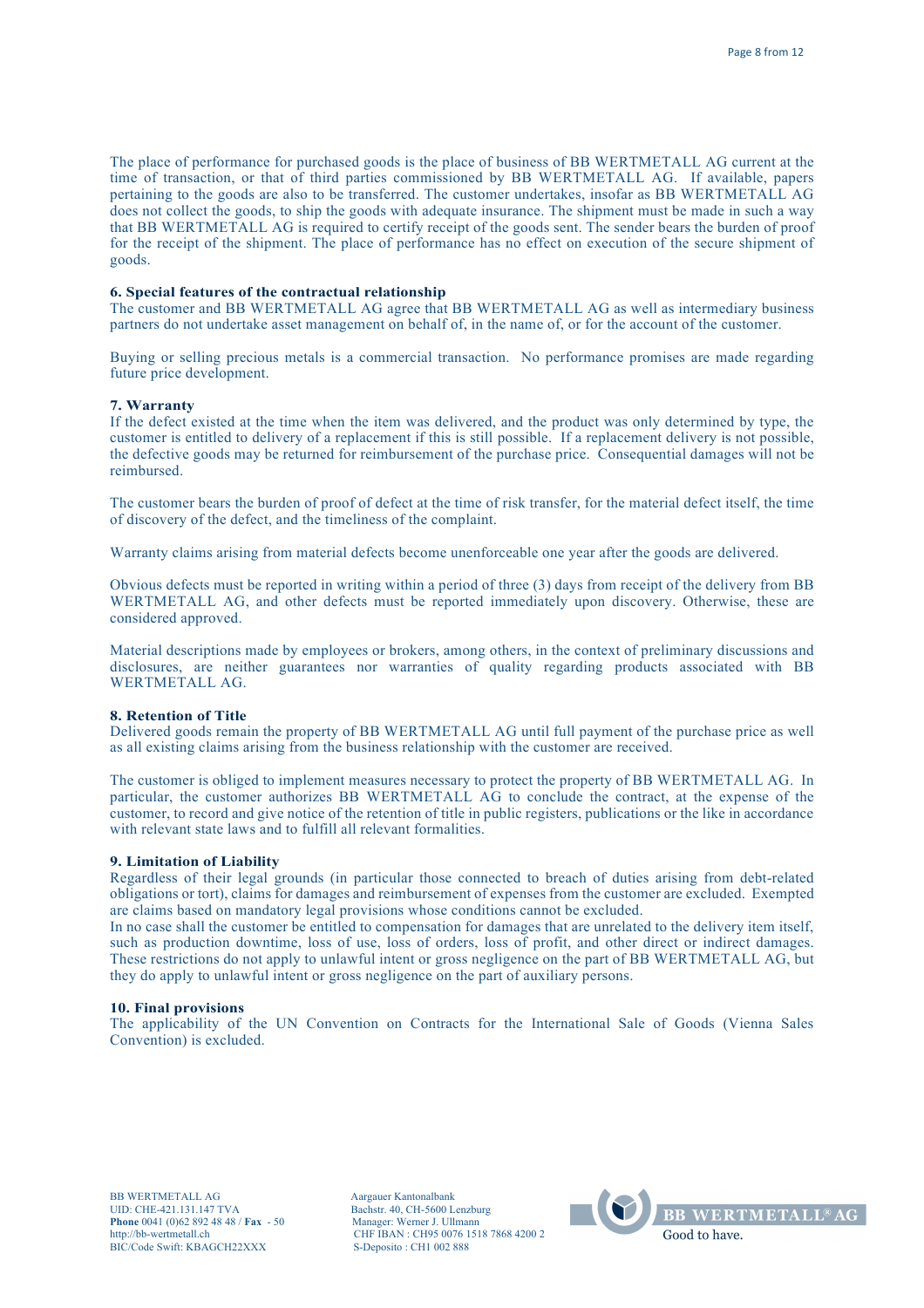# **Contractual Conditions for Collective Custody**

Status: 10/2020

BB WERTMETALL AG offers its customers the opportunity to safely store their precious metals in collective custody accounts with Swiss secure logistics companies or in duty-free bonded warehouses.

# **1. Scope**

These contract conditions and the price list apply to the assets deposited by BB WERTMETALL AG for collective custody. If there are special contractual agreements, they take priority and are supplementary. In all other respects, the General Terms and Conditions (GTC), the Data Protection Policy and the Order, Delivery and Payment Conditions of BB WERTMETALL AG apply.

# **2. Contract Formation and Acceptance of Delivery**

Each interested party must submit an application to BB WERTMETALL AG for the purpose of safekeeping its precious metals holdings (hereinafter "Deposited Assets"). The Custody Agreement shall not be concluded until acceptance of the application and its contents by BB WERTMETALL AG (by means of an order confirmation or confirmation of delivery or invoice with corresponding note). BB WERTMETALL AG may refuse to accept deposits or demand the retrieval of deposits without giving reasons.

### **3. Majority of Custody Account Holders**

If a custody account is created in the name of several persons, the custody account will be held as a joint account (Compte-Joint), unless otherwise agreed. For claims from BB WERTMETALL AG against the deposit account, each deposit owner is held jointly and severally (separately) liable.

### **4. Collective Custody / Joint Ownership**

After the delivery of physical assets for deposit, BB WERTMETALL AG will provide the customer with a receipt confirming the description of the assets deposited for safekeeping. A note on the purchase invoice or the deposit statement is valid as a confirmed receipt. BB WERTMETALL AG is expressly authorized to have the deposited assets listed in its own name but at the expense and risk of the custody account holder. Likewise, BB WERTMETALL AG is authorized to transfer generic asset types in collective custody accounts to third parties for storage in collective custody accounts or to have them kept at collective deposit centers. Safekeeping in rented safe-deposit boxes of an appropriate security standard level is also possible. Customer custody account assets are kept together with the custody account assets of third parties. BB WERTMETALL AG does not administer assets above and beyond their safekeeping. BB WERTMETALL AG is authorized to return another item which can reasonably be considered to be of the same type. The customer is entitled to joint ownership rights to the deposited assets in proportion to the specific share of the collective deposit that is stated in his name. Deposit owner shares may be measured by units or weight.

#### **5. Deposit Directory**

BB WERTMETALL AG periodically sends the deposit owner a deposit directory, usually at the end of the year. The deposit directory is considered to be correct and approved if no objection is raised against its content within 30 days counted from the date of notice. BB WERTMETALL AG will create further records at the special request of the deposit account holder. Valuations of the deposit content are based on approximate prices and market values from standard industry information sources. The prices stated are guidelines only and are not binding for BB WERTMETALL AG.

# **6. Delivery / Transfer / Separation**

The asset account holder may request the delivery or transfer of the deposited assets at any time, which BB WERTMETALL AG will fulfill in the usual time and form. Fulfillment of the request remains subject to reservations stemming from mandatory statutory provisions, pledges, liens and other retention rights of BB WERTMETALL AG, as well as special contractual arrangements and cases of force majeure, such as government restrictions, lockdowns (Covid-19), border closures, etc.. In the event of insolvency, all precious metals held by BB WERTMETALL AG will be sequestered in favor of the deposit holders, so that the precious metals do not fall into the bankruptcy estate. When assets are extracted from a collective deposit, there is no entitlement to specific numbers, denominations, years, etc.

The customer has a right to withdraw all precious metals managed by BB WERTMETALL AG in the amount of his co-ownership share. The customer hereby authorizes BB WERTMETALL AG to exercise this function on his behalf.

BB WERTMETALL AG Aargauer Kantonalbank UID: CHE-421.131.147 TVA Bachstr. 40, CH-5600 Lenzburg<br> **Phone** 0041 (0)62 892 48 48 / **Fax** - 50 Manager: Werner J. Ullmann **Phone** 0041 (0)62 892 48 48 / **Fax** - 50 http://bb-wertmetall.ch BIC/Code Swift: KBAGCH22XXX

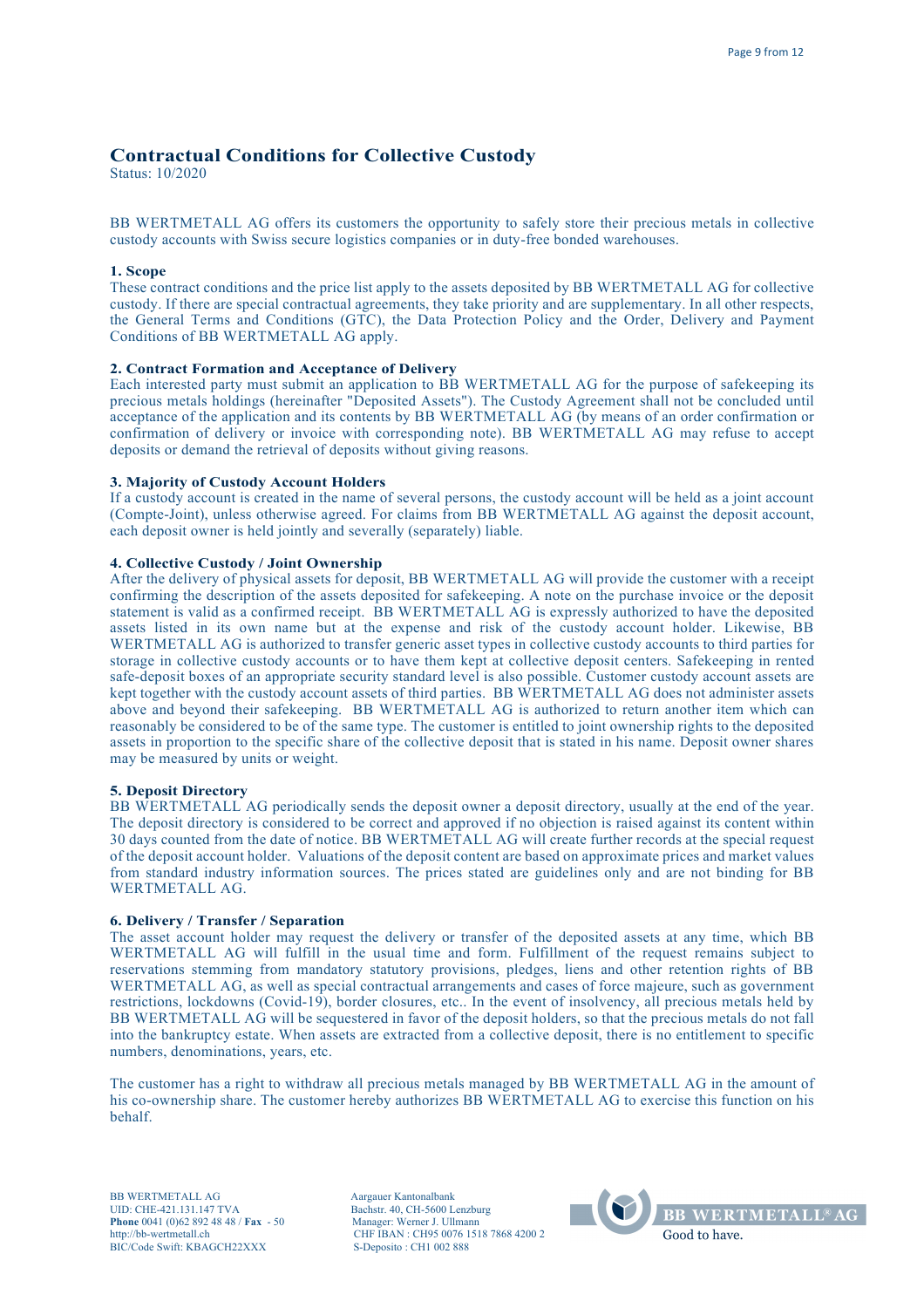# **7. Contract Duration**

The duration of the contract is indefinite. It does not expire in the event of death, loss of capacity to act or bankruptcy of the custody account holder. At the cessation of the custody agreement, the customer may either offer to sell the custody account assets to BB WERTMETALL AG at the current market price or request delivery of the custody account assets to himself or to an authorized third party. In the latter case, the delivery takes place via a secure logistics or transport company. Shipping costs, including insurance, packaging, taxes, duties, fees, customs duties, etc., are charged to the customer. If the customer contract is dissolved by BB WERTMETALL AG and the customer does not issue any instructions regarding delivery of the custody account assets to a custodian of his choice, BB WERTMETALL AG is entitled to send the custody account assets to the customer's last known address.

# **8. Custody Fees, Reimbursement of Expenses as well as Taxes and Duties**

The cost for a collective security deposit at a domestic logistics company or in safety deposit boxes is 1% of the deposit value per year. It is subject to Value Added Tax (VAT) for persons in Switzerland, if and to the extent this is legally required.

The cost for collective storage in a duty-free warehouse is 1% of the deposit value per year. It is subject to Value Added Tax (VAT) for persons in Switzerland, if and to the extent this is legally required.

The cost for collective custody with domestic secure logistics specialists or in safety deposit boxes is calculated according to the acquisition cost of the custody account assets at the closing rate on December 31st of the previous year. The size of the custody account is calculated as the average of the custody account size on the first business day of each month of the previous year. The cost for collective storage in duty-free warehouses is determined according to the Special Conditions for S-Deposito.

BB WERTMETALL AG reserves the right to change the price at any time with appropriate notification to the deposit holder(s). BB WERTMETALL AG may invoice separately for expenses (including delivery charges) as well as extraordinary services. All taxes and duties are borne by the deposit owner(s).

## **9. Insurance**

BB WERTMETALL AG ensures that deposits are insured against burglary and fire. BB WERTMETALL AG ensures that professional diligence is used regarding transport insurance and in certifying the asset declaration of the transport insurance.

#### **10. Liens**

BB WERTMETALL AG maintains a lien on all assets it holds either on its own account or elsewhere, exclusively for customs and custody fees due on its own account, as well as for administrative, custody and logistics costs. BB WERTMETALL AG is entitled, at its own discretion, to enforce or dispose of the assets by private contract as soon as the customer has defaulted on his performance for two months. BB WERTMETALL AG is entitled to enter into collections on its own authority.

### **11. Duty of Care and Liability**

BB WERTMETALL AG undertakes to hold, maintain records, and manage the entrusted custody accounts with the same care as if it were its own. It is only liable for damages that have been proven by the customer to be caused by the gross negligence of BB WERTMETALL AG. BB WERTMETALL AG assumes no liability for damages resulting from force majeure.

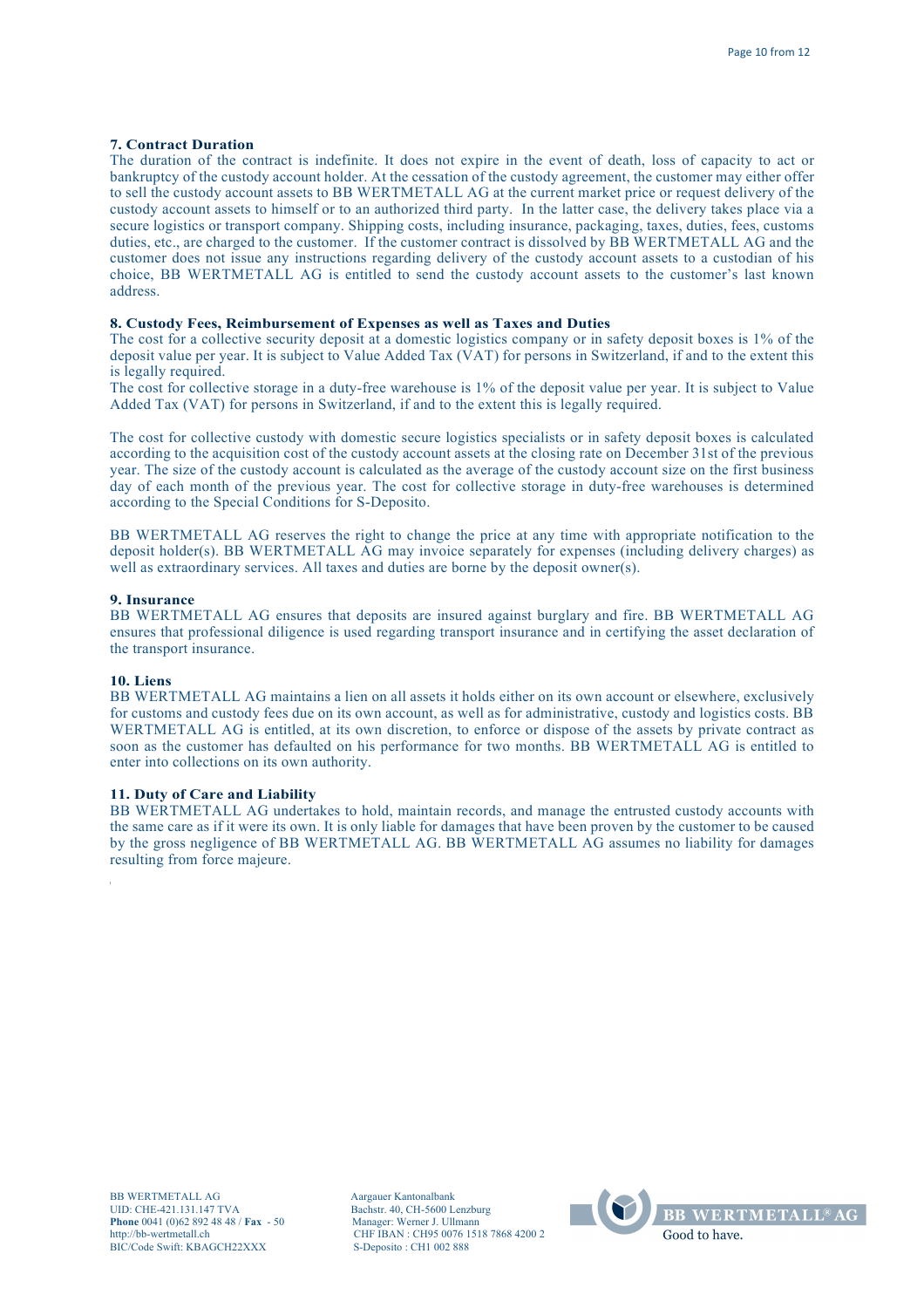# **Data Protection Policy**

Status: 06/2018

# **1. Introduction**

BB WERTMETALL AG (hereinafter "BB WERTMETALL") respects and protects your privacy. All personal data collected as part of pre-contractual measures, for the purpose of concluding a contract, for the performance of the contract, via the website www.bbWERTMETALL.ch (hereinafter referred to as the "website") or otherwise, will be used in accordance with the applicable data protection regulations. All personal data will be collected and processed in accordance with the EU General Data Protection Regulation and the principles described below. The following privacy policy provides information on the nature, scope and purpose of the collection and processing of personal data by BB WERTMETALL and your related rights. Personal data means all information relating to a specific or identifiable person.

In addition, the General Terms and Conditions of BB WERTMETALL apply in their current version.

# **2. Person Responsible**

Responsible for data collection and processing is:

BB WERTMETALL AG, Bachstrasse 40, 5600 Lenzburg, Switzerland, UID: CHE-421,131,147 VAT The contact person is: Werner Ullmann (CEO), Tel.: 0041 (0)62 892 48 48, E-Mail: service@bb-WERTMETALL.ch.

Questions relating to this Privacy Policy may be directed to the above address at any time.

#### **3. Collection and Processing of Personal Data**

#### **3.1 Business Relationships**

BB WERTMETALL collects and processes primarily personal data that it receives from you as part of the business relationship.

In order to enable the performance of a contract, BB WERTMETALL requires specific personal data from its customers. In most cases, the following personal data will be collected from you:

- Family name and first name;
- Address;
- E-mail address;
- Telephone number;
- Date of birth;
- Nationality;
- ID card copy (ID or passport);
- Bank account details;
- If necessary, information for compliance with legal requirements such as combating money laundering (in particular information regarding the source of funds, including the most recent tax declaration);
- Any other information that you provide, e.g. through correspondence.

Depending on the subject matter of the contract, BB WERTMETALL may require only some of the personal data described above; or additional personal data may be collected from a particular customer.

In addition, BB WERTMETALL is entitled to consult all publicly accessible registers and Internet platforms for the purpose of checking creditworthiness and, if necessary for the execution of the contract, to request further information from the customer.

#### **3.2 Use of the Website**

By using the website, additional personal data may be collected via cookies and analysis software. In addition, personal data collected in the course of sending the newsletter as well as the personal data provided by users via the online contact form are collected. Furthermore, personal data is collected and processed as part of online customer access to S-Deposito.

For explanations regarding the collection and processing of personal data in connection with the website, please refer to the privacy policy published on the website.

#### **4. Purpose and Legal Basis of Data Processing**

BB WERTMETALL processes personal data if and to the extent necessary to carry out preparations for contracting, for concluding contracts, for the fulfillment of contractual provisions (in particular to provide the services offered), to maintain technical operational safety, to fulfill legal obligations and for the purposes invoicing and collection.

BB WERTMETALL AG Aargauer Kantonalbank UID: CHE-421.131.147 TVA Bachstr. 40, CH-5600 Lenzburg<br> **Phone** 0041 (0)62 892 48 48 / **Fax** - 50 Manager: Werner J. Ullmann **Phone** 0041 (0)62 892 48 48 / **Fax** - 50 http://bb-wertmetall.ch BIC/Code Swift: KBAGCH22XXX